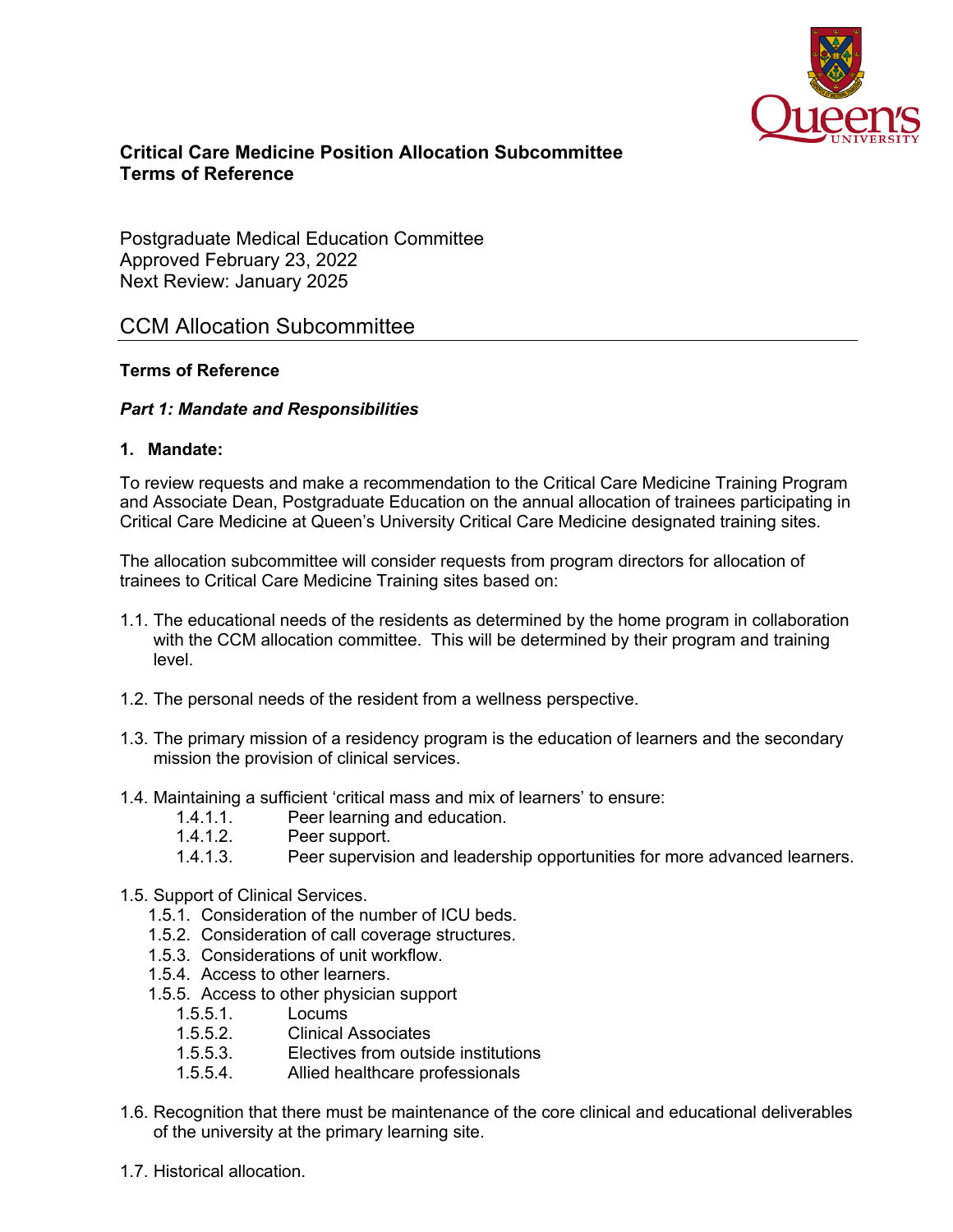The subcommittee will rely on the CCM Allocation Principles document in making their recommendation to the Critical Care Medicine Training Program, and Associate Dean, Postgraduate Medical Education.

# **2. Major Responsibilities:**

- 1. Review the annual allocation requests from programs based on the allocation principles document.
- 2. Consider all relevant information from the programs, prior year allocations, rotation and learning environment feedback, personal considerations from individual residents, and any other relevant information.
- 3. Make a recommendation to the Critical Care Medicine Training program and Associate Dean, Postgraduate Medicine Education on the allocation for that year.
- 4. The Critical Care Medicine Training Program will provide a report back to the allocation subcommittee and to the Associate Dean, Postgraduate Medical Education on the outcome of the recommendations.
- 5. The allocation subcommittee will provide feedback on the process every three years, or when requested by the Associate Dean, Postgraduate Medical Education or Critical Care Training Program, as part of the ongoing review of the principles document.
- 6. Review the CCM principles of allocation every three years or when requested by the Associate Dean, Postgraduate Medical Education or Critical Care Training Program, as part of the ongoing review of the principles document.

# **3. Access to Information:**

Members of the committee will have access to documents required to inform the effective decision making of the allocation subcommittee.

# *Part 2: Leadership and Membership*

# **4. Membership**

**Chair**

Critical Care Medicine Program Director

# **Voting Members**

- 3 former program directors or educational leaders from programs with learners participating in Critical Care Medicine training at a designated Queen's University Critical Care Medicine training site to be appointed by the Chair.
- 1 Resident member from programs with learners participating in Critical Care Medicine training at a designated Queen's University Critical Care Medicine training site to be appointed by the chair.
- 1 Representative from each designated training site. (Currently there are two designated training sites: Kingston Health Sciences Center and Lakeridge Health. The chair is normally the representative from the Kingston Health Sciences training site.)
- 1 Represenative from the Office of Postgraduate Medical Education or the Office of Regional Education appointed by the Associate Dean, Postgraduate Medical Education.

**Non-Voting Members** 

Delegated staff.